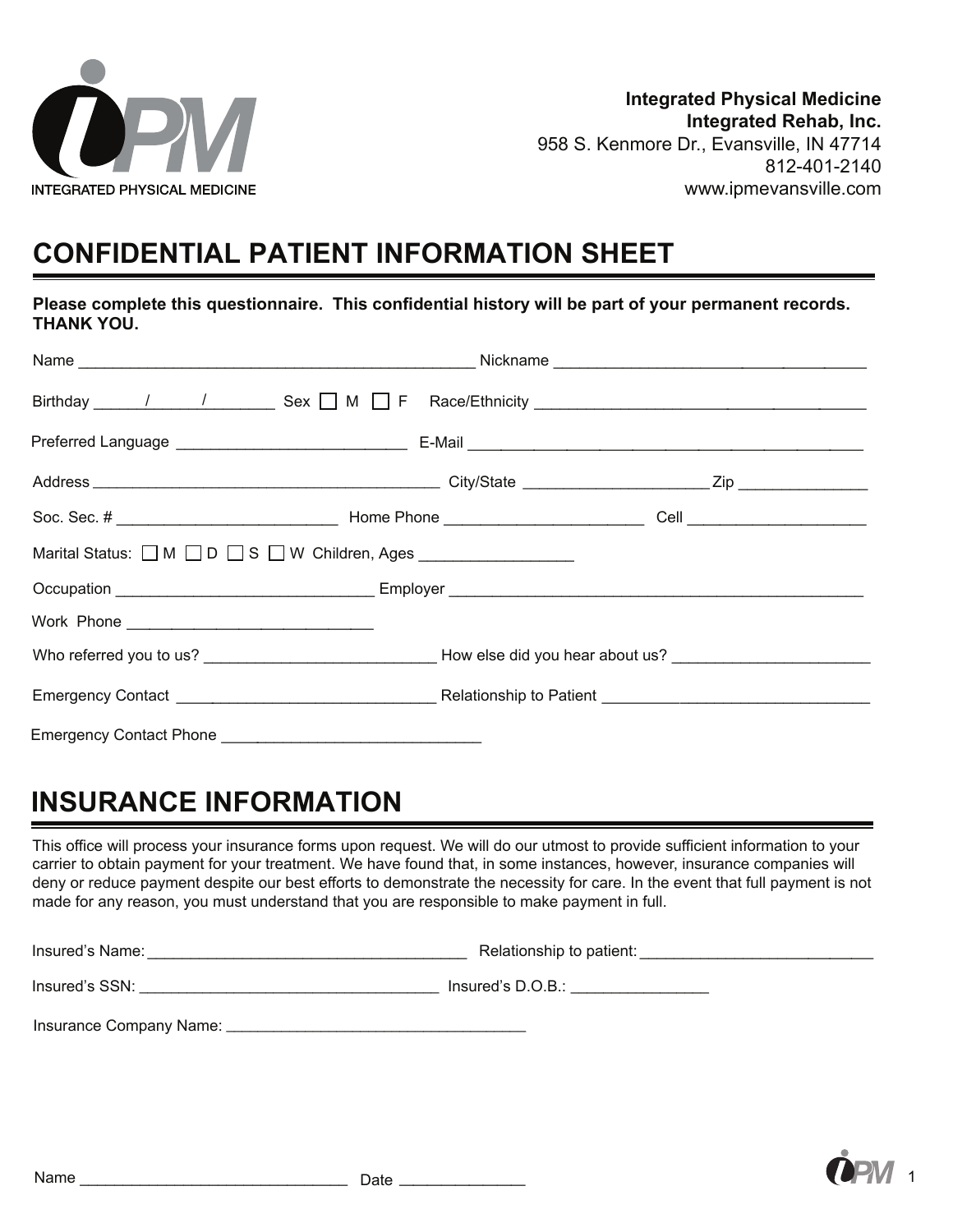# **HISTORY OF PRESENT ILLNESS**

| Is this condition: □ Improved □ Unchanged □ Getting Worse                                    |         |  |  |  |  |  |  |
|----------------------------------------------------------------------------------------------|---------|--|--|--|--|--|--|
|                                                                                              |         |  |  |  |  |  |  |
|                                                                                              |         |  |  |  |  |  |  |
|                                                                                              |         |  |  |  |  |  |  |
| List surgical operations and years:                                                          |         |  |  |  |  |  |  |
|                                                                                              |         |  |  |  |  |  |  |
|                                                                                              |         |  |  |  |  |  |  |
|                                                                                              |         |  |  |  |  |  |  |
| Medications, dosage and frequency.                                                           |         |  |  |  |  |  |  |
|                                                                                              |         |  |  |  |  |  |  |
|                                                                                              |         |  |  |  |  |  |  |
| Have you been in an auto accident or had any other personal injury? $\Box Y \Box N$ Describe |         |  |  |  |  |  |  |
|                                                                                              |         |  |  |  |  |  |  |
| ARK THE AREAS OF YOUR SYMPTOMS<br>ON THE FIGURES TO THE RIGHT.                               |         |  |  |  |  |  |  |
| Use following symbols:                                                                       |         |  |  |  |  |  |  |
| 8888<br>Aches                                                                                |         |  |  |  |  |  |  |
| Numbness<br>0000                                                                             |         |  |  |  |  |  |  |
| Stabbing<br>1111                                                                             |         |  |  |  |  |  |  |
| Pins/Needles                                                                                 |         |  |  |  |  |  |  |
| <b>MARK AN "X" ON THE LINES:</b>                                                             |         |  |  |  |  |  |  |
| How bad are your symptoms now?                                                               | UM<br>W |  |  |  |  |  |  |
|                                                                                              |         |  |  |  |  |  |  |
| Most Severe<br>None                                                                          |         |  |  |  |  |  |  |
| How bad have they been in the past?                                                          |         |  |  |  |  |  |  |
|                                                                                              |         |  |  |  |  |  |  |
| None<br>Most Severe                                                                          |         |  |  |  |  |  |  |
| Name<br>Date _<br><u> 1989 - Johann Barbara, martxa alemaniar a</u>                          |         |  |  |  |  |  |  |
|                                                                                              |         |  |  |  |  |  |  |

2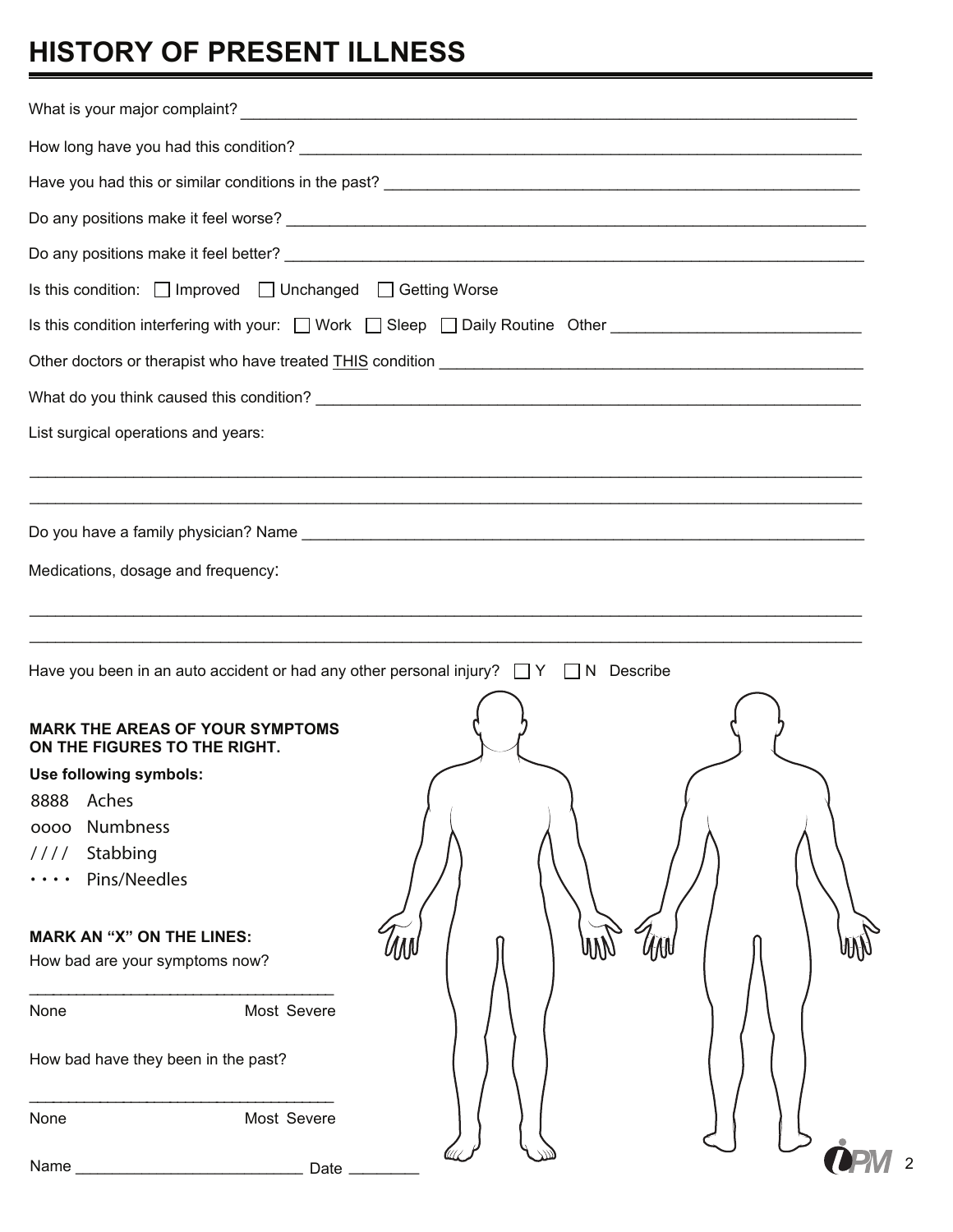### **REVIEW OF SYSTEMS Check only the ones you now have or have had in the past.**

| <b>GENERAL</b>         | <b>NOW</b><br><b>PAST</b> | <b>THROAT</b>               | <b>NOW PAST</b>             | <b>GASTROINTESTII</b>                   |
|------------------------|---------------------------|-----------------------------|-----------------------------|-----------------------------------------|
| Weakness               | P<br>N                    | Soreness                    | N<br>P                      | <b>Abdominal Pain</b>                   |
| Fatigue                | P<br>N                    | <b>Bad Tonsils</b>          | Ρ<br>Ν                      | Nausea                                  |
| Fever                  | P<br>N                    | Hoarseness                  | P<br>N                      | <b>Bloated</b>                          |
| Chills                 | P<br>N                    | Pain                        | Ρ<br>N                      | <b>Belching</b>                         |
| <b>Night Sweats</b>    | P<br>N                    | <b>Trouble Swallowing</b>   | P<br>Ν                      | Heartburn                               |
| Fainting               | N<br>P                    | <b>Recurrent Infections</b> | P<br>N                      | Indigestion                             |
| <b>SKIN</b>            |                           | <b>NECK</b>                 |                             | Irregular Bowel Hal                     |
| <b>Color Changes</b>   | Ρ<br>N                    | <b>Neck Enlargement</b>     | Ρ<br>N                      | Constipation                            |
| Nail Changes           | N<br>P                    | <b>Stiff Neck</b>           | P<br>N                      | Diarrhea                                |
| Hair Changes           | N<br>P                    | Soreness                    | N<br>P                      | Gas                                     |
| <b>Moles</b>           | N<br>P                    | Lumps                       | P<br>N                      | Hemorrhoids                             |
| Rashes                 | N<br>P                    | Masses                      | P<br>N                      | Poor Appetite                           |
| Sores                  | P<br>Ν                    | <b>BREASTS</b>              |                             | Food Intolerance                        |
| Weakness               | P<br>N                    | Discharge                   | Ρ<br>N                      | <b>Bloody Stools</b>                    |
| <b>HEAD</b>            |                           | Lumps                       | Ρ<br>N                      | <b>Black Stools</b>                     |
| Headaches              | Ρ<br>N                    | Pain                        | Ρ<br>N                      | <b>GENITOURINARY</b>                    |
| Injuries               | P<br>N                    | Bleeding                    | Ρ<br>N                      | Urgency                                 |
| <b>Bumps</b>           | P<br>N                    | Nipple Changes              | Ρ<br>Ν                      | Incontinence                            |
| Last Eye Exam          |                           | <b>Skin Changes</b>         | Ρ<br>Ν                      | Straining                               |
| Glasses                | P<br>N                    | <b>Bloated</b>              | P<br>N                      | <b>Back Pain</b>                        |
| Contacts               | Ρ<br>N                    | <b>LUNGS</b>                |                             | <b>Frequent Voiding</b>                 |
| Cataracts              | P<br>N                    | Cough                       | Ρ<br>N                      | <b>Stones</b>                           |
| <b>EARS</b>            |                           | Phlegm                      | N<br>Ρ                      | <b>Burning</b>                          |
| Hard of Hearing        | Ρ<br>N                    | <b>Blood</b>                | N<br>Ρ                      | <b>Bed Wetting</b>                      |
| Deafness               | P<br>N                    | Short of Breath             | N<br>Ρ                      |                                         |
| Ringing                | P<br>N                    | Wheezing                    | N<br>Ρ                      | Discharge                               |
| Discharge              | Ρ<br>N                    | Pain                        | Ρ<br>N                      | <b>Dribbling</b>                        |
| Earache                | P<br>N                    | Congestion                  | P<br>Ν                      | <b>Cloudy Urine</b>                     |
| Itching                | Ρ<br>N                    | <b>Inhalant Exposure</b>    | N<br>P                      | Urine Color                             |
| <b>Dizziness</b>       | P<br>N                    | <b>HEART</b>                |                             | (MALE ONLY)                             |
| Room Spins             | P<br>Ν                    | Murmur                      | Ρ<br>N                      | Small Stream                            |
| <b>NOSE</b>            |                           | Palpitations                | P<br>Ν                      | Impotence                               |
| <b>Decreased Smell</b> | Ρ<br>N                    | Rapid Heartbeat             | P<br>Ν                      | Last Prostate                           |
| Bleeding               | N<br>P                    | <b>Swollen Extremities</b>  | Ρ<br>Ν                      |                                         |
| Pain                   | N<br>P                    | <b>Cold Extremities</b>     | P<br>N                      | (FEMALE ONLY)                           |
| Discharge              | N<br>P                    | <b>Chest Pain/Pressure</b>  | P<br>N                      | Spotting Between                        |
| Obstruction            | P<br>N                    | <b>Varicose Veins</b>       | P<br>N                      | Periods                                 |
| Post Nasal Drip        | $\mathsf{P}$<br>N         | <b>Blood Clots</b>          | $\mathsf{P}$<br>$\exists$ N | <b>Menstrual Cramps</b>                 |
| Deviated Septum        | N<br>Ρ                    | <b>Blue Extremities</b>     | $\mathsf{P}$<br>N           | Discharge                               |
| <b>Runny Nose</b>      | N<br>Ρ                    | <b>BLOOD</b>                |                             | Itching                                 |
| Sinus Congestion       | N<br>P                    | Anemia                      | Ρ<br>N                      | Painful Intercourse                     |
| <b>MOUTH</b>           |                           | Low Blood Iron              | Ρ<br>N                      | <b>Irregular Periods</b>                |
| <b>Bleeding Gums</b>   | Ρ<br>N                    | Easy Bruising               | N<br>P                      | <b>Hot Flashes</b>                      |
| Sores                  | N<br>Ρ                    | Easy Bleeding               | N<br>Ρ                      | Contraception Type                      |
| <b>Dental Problems</b> | N<br>Ρ                    | <b>Swollen Nodes</b>        | N<br>Р                      | Age at First Period                     |
| <b>Bad Breath</b>      | Ν<br>Ρ                    | Painful Nodes               | N<br>Ρ                      | Duration of Cycle                       |
| Loss of Taste          | N<br>Ρ                    | Sugar in Blood              | N<br>P                      | Duration of Flow                        |
| Dry Mouth              | N<br>P                    | <b>Red Spots</b>            | $\mathsf{P}$<br>N           | No. of Pregnancies                      |
| <b>Ulcers</b>          | P<br>N                    |                             |                             | No. of Births                           |
| <b>Blisters</b>        | P<br>Ν                    |                             |                             | No. of Miscarriages<br>No. of Ahortions |
|                        |                           |                             |                             |                                         |

| <b>THROAT</b>               | ľ |
|-----------------------------|---|
| Soreness                    |   |
| <b>Bad Tonsils</b>          |   |
| Hoarseness                  |   |
| Pain                        |   |
| <b>Trouble Swallowing</b>   |   |
| <b>Recurrent Infections</b> |   |
| <u>NECK</u>                 |   |
| <b>Neck Enlargement</b>     |   |
| <b>Stiff Neck</b>           |   |
| Soreness                    |   |
| Lumps                       |   |
| Masses                      |   |
| <b>BREASTS</b>              |   |
| Discharge                   |   |
| Lumps                       |   |
| Pain                        |   |
| Bleeding                    |   |
| Nipple Changes              |   |
| <b>Skin Changes</b>         |   |
| <b>Bloated</b>              |   |
| <b>LUNGS</b>                |   |
| Cough                       |   |
| Phlegm                      |   |
| <b>Blood</b>                |   |
| Short of Breath             |   |
| Wheezing                    |   |
| Pain                        |   |
| Congestion                  |   |
| <b>Inhalant Exposure</b>    |   |
| <u>HEART</u>                |   |
| Murmur                      |   |
| Palpitations                |   |
| Rapid Heartbeat             |   |
| <b>Swollen Extremities</b>  |   |
| <b>Cold Extremities</b>     |   |
| <b>Chest Pain/Pressure</b>  |   |
| Varicose Veins              |   |
| <b>Blood Clots</b>          |   |
| <b>Blue Extremities</b>     |   |
| <b>BLOOD</b>                |   |
| Anemia                      |   |
| Low Blood Iron              |   |
| Easy Bruising               |   |
| Easy Bleeding               |   |
| Swollen Nodes               |   |
| <b>Painful Nodes</b>        |   |
| Sugar in Blood              |   |
| <b>Red Spots</b>            |   |
|                             |   |

| 10                                                                                                                                                          | W                                         | Ρ<br>Α | ιSΤ                                       |  |
|-------------------------------------------------------------------------------------------------------------------------------------------------------------|-------------------------------------------|--------|-------------------------------------------|--|
| l<br>l<br>l<br>I<br>I<br>I<br>l                                                                                                                             | Ń<br>N<br>N<br>N<br>N<br>N                |        | P<br>P<br>P<br>P<br>P<br>P                |  |
| l<br>I<br>I<br>I<br>I<br>I<br>l<br>I<br>J<br>l                                                                                                              | N<br>N<br>N<br>N<br>N                     | l      | P<br>P<br>P<br>P<br>P                     |  |
| l<br>I<br>l<br>I<br>l<br>I<br>$\overline{\phantom{a}}$<br>I<br>$\overline{\phantom{a}}$<br>$\overline{\phantom{a}}$<br>l                                    | N<br>N<br>N<br>N<br>N<br>N<br>N           |        | P<br>P<br>P<br>P<br>P<br>P<br>P           |  |
| $\overline{\phantom{a}}$<br>I<br>I<br>l<br>I<br>l<br>l<br>I<br>I<br>$\overline{\phantom{a}}$<br>l<br>I<br>I<br>l                                            | N<br>N<br>N<br>N<br>N<br>N<br>N<br>N      |        | Ρ<br>Ρ<br>P<br>P<br>P<br>P<br>P<br>P      |  |
| $\overline{\phantom{a}}$<br>I<br>I<br>I<br>I<br>I<br>$\overline{\phantom{a}}$<br>I<br>$\overline{\phantom{a}}$<br>l<br>I<br>l<br>l<br>l<br>l<br>l<br>I<br>l | N<br>N<br>N<br>N<br>N<br>N<br>N<br>N<br>N | l<br>l | P<br>P<br>P<br>P<br>P<br>P<br>P<br>P<br>Ρ |  |
| I<br>$\overline{\phantom{a}}$<br>$\overline{\phantom{a}}$<br>$\overline{\phantom{a}}$<br>I<br>$\overline{\phantom{a}}$<br>l<br>I<br>l                       | N<br>N<br>N<br>N<br>N<br>N<br>N<br>N      | l      | P<br>P<br>P<br>P<br>P<br>P<br>P<br>P      |  |

| <b>GENERAL</b>         | <b>PAST</b><br><b>NOW</b>    | <b>THROAT</b>               | <b>NOW PAST</b>   | <b>GASTROINTESTINAL NOW PAST</b>     |                   |
|------------------------|------------------------------|-----------------------------|-------------------|--------------------------------------|-------------------|
| Weakness               | P<br>N                       | Soreness                    | $\mathsf{P}$<br>N | <b>Abdominal Pain</b>                | P<br>N            |
| Fatigue                | Ρ<br>N                       | <b>Bad Tonsils</b>          | Ρ<br>N            | Nausea                               | Ρ<br>N            |
| Fever                  | P<br>N                       | Hoarseness                  | P<br>Ν            | <b>Bloated</b>                       | P<br>N            |
| Chills                 | $\mathsf{P}$<br>N            | Pain                        | P<br>N            | <b>Belching</b>                      | P<br>Ν            |
| <b>Night Sweats</b>    | $\mathsf{P}$<br>N            | <b>Trouble Swallowing</b>   | P<br>N            | Heartburn                            | P<br>N            |
| Fainting               | $\mathsf{P}$<br>$\mathsf{N}$ | <b>Recurrent Infections</b> | P<br>N            | Indigestion                          | P<br>N            |
| <b>SKIN</b>            |                              | <b>NECK</b>                 |                   |                                      | P                 |
|                        |                              |                             |                   | <b>Irregular Bowel Habits</b>        | N                 |
| <b>Color Changes</b>   | Ρ                            | <b>Neck Enlargement</b>     | P                 | Constipation                         | Ρ<br>Ν            |
| Nail Changes           | Ρ<br>N                       | <b>Stiff Neck</b>           | P<br>N            | Diarrhea                             | Ρ<br>Ν            |
| Hair Changes           | Ρ<br>N                       | Soreness                    | P<br>N            | Gas                                  | P<br>N            |
| Moles                  | Ρ<br>N                       | Lumps                       | P<br>N            | Hemorrhoids                          | P<br>Ν            |
| Rashes                 | $\mathsf{P}$<br>N            | <b>Masses</b>               | $\mathsf{P}$<br>N | Poor Appetite                        | Ρ<br>N            |
| Sores                  | P<br>N                       | <b>BREASTS</b>              |                   | Food Intolerance                     | P<br>N            |
| Weakness               | $\mathsf{P}$<br>N            | Discharge                   | P<br>N            | <b>Bloody Stools</b>                 | P<br>N            |
| <b>HEAD</b>            |                              | Lumps                       | P<br>N            | <b>Black Stools</b>                  | P<br>N            |
| Headaches              | P<br>N                       | Pain                        | P<br>N            | <b>GENITOURINARY</b>                 |                   |
| Injuries               | $\mathsf{P}$<br>N            | Bleeding                    | P<br>N            | Urgency                              | Ρ<br>N            |
| <b>Bumps</b>           | $\mathsf{P}$<br>N            | <b>Nipple Changes</b>       | P<br>N            | Incontinence                         | Ρ<br>N            |
| Last Eye Exam          |                              | <b>Skin Changes</b>         | P<br>N            | Straining                            | Ρ<br>N            |
| Glasses                | $\mathsf{P}$<br>N            | <b>Bloated</b>              | P<br>N            | <b>Back Pain</b>                     | Ρ<br>N            |
| Contacts               | N<br>P                       | <b>LUNGS</b>                |                   | <b>Frequent Voiding</b>              | Ρ<br>N            |
| Cataracts              | $\mathsf{P}$<br>$\mathsf{N}$ | Cough                       | Ρ<br>N            | <b>Stones</b>                        | P<br>N            |
| <b>EARS</b>            |                              | Phlegm                      | $\mathsf{P}$<br>N | <b>Burning</b>                       | Ρ<br>N            |
| Hard of Hearing        | P<br>N                       | <b>Blood</b>                | P<br>N            | <b>Bed Wetting</b>                   | P<br>N            |
| Deafness               | P<br>N                       | Short of Breath             | Ρ                 |                                      |                   |
|                        |                              |                             | N                 | Discharge                            | P<br>N            |
| Ringing                | P<br>${\sf N}$               | Wheezing                    | P<br>N            | <b>Dribbling</b>                     | Ρ<br>N            |
| Discharge              | Ρ<br>N                       | Pain                        | P<br>N            | <b>Cloudy Urine</b>                  | P<br>$\mathsf{N}$ |
| Earache                | $\mathsf{P}$<br>N            | Congestion                  | $\mathsf{P}$<br>N | Urine Color                          |                   |
| Itching                | $\mathsf{P}$<br>N            | Inhalant Exposure           | P<br>N            | (MALE ONLY)                          |                   |
| <b>Dizziness</b>       | P<br>N                       | <b>HEART</b>                |                   | Small Stream                         | $\mathsf{P}$<br>N |
| Room Spins             | P<br>N                       | Murmur                      | P<br>N            |                                      | $\mathsf{P}$<br>N |
| <b>NOSE</b>            |                              | Palpitations                | P<br>N            | Impotence                            |                   |
| Decreased Smell        | Ρ<br>N                       | Rapid Heartbeat             | Ρ<br>N            | Last Prostate_                       |                   |
| <b>Bleeding</b>        | Ρ<br>N                       | <b>Swollen Extremities</b>  | Ρ<br>Ν            | (FEMALE ONLY)                        |                   |
| Pain                   | P<br>${\sf N}$               | <b>Cold Extremities</b>     | Ρ<br>N            | <b>Spotting Between</b>              |                   |
| Discharge              | Ρ<br>N                       | <b>Chest Pain/Pressure</b>  | P<br>Ν            | Periods                              | P<br>N            |
| Obstruction            | P<br>N                       | Varicose Veins              | P<br>N            | <b>Menstrual Cramps</b>              | $\mathsf{P}$<br>N |
| Post Nasal Drip        | P<br>N                       | <b>Blood Clots</b>          | $\mathsf{P}$<br>N | Discharge                            | $\mathsf{P}$<br>N |
| Deviated Septum        | P<br>N                       | <b>Blue Extremities</b>     | N<br>P            | Itching                              | N<br>$\mathsf{P}$ |
| <b>Runny Nose</b>      | N<br>Ρ                       | <b>BLOOD</b>                |                   | Painful Intercourse                  | P<br>N            |
| Sinus Congestion □     | N<br>P                       | Anemia                      | Ρ<br>N            |                                      |                   |
| <b>MOUTH</b>           |                              | Low Blood Iron              | $\mathsf{P}$<br>N | <b>Irregular Periods</b>             | N<br>P            |
| <b>Bleeding Gums</b>   | P<br>N                       | <b>Easy Bruising</b>        | N.<br>P           | Hot Flashes                          | N  <br>P          |
| <b>Sores</b>           | N<br>P                       | Easy Bleeding               | N<br>P            | Contraception Type                   |                   |
| <b>Dental Problems</b> | N<br>P                       | Swollen Nodes               | N<br>P            | Age at First Period _______________  |                   |
| <b>Bad Breath</b>      | N<br>P                       | <b>Painful Nodes</b>        | N.<br>P           | Duration of Cycle                    |                   |
| Loss of Taste          | N<br>$\mathsf{P}$            | Sugar in Blood              | P<br>N            | Duration of Flow                     |                   |
| Dry Mouth              | $\mathsf{P}$<br>N            | <b>Red Spots</b>            | P<br>N            | No. of Pregnancies _______________   |                   |
|                        |                              |                             |                   | No. of Births ______________________ |                   |
| <b>Ulcers</b>          | P<br>N                       |                             |                   | No. of Miscarriages _______________  |                   |
| <b>Blisters</b>        | $\mathsf{P}$<br>N            |                             |                   | No. of Abortions                     |                   |
|                        |                              |                             |                   | Menstrual Flow Heavy   Mod   Light   |                   |
|                        |                              |                             |                   | Last Period _______________________  |                   |
|                        |                              |                             |                   | Last Pap Smear ___________________   |                   |
|                        |                              |                             |                   | Last Vaginal Exam ________________   |                   |
|                        |                              |                             |                   | Last Mammogram                       |                   |
|                        |                              |                             |                   |                                      |                   |

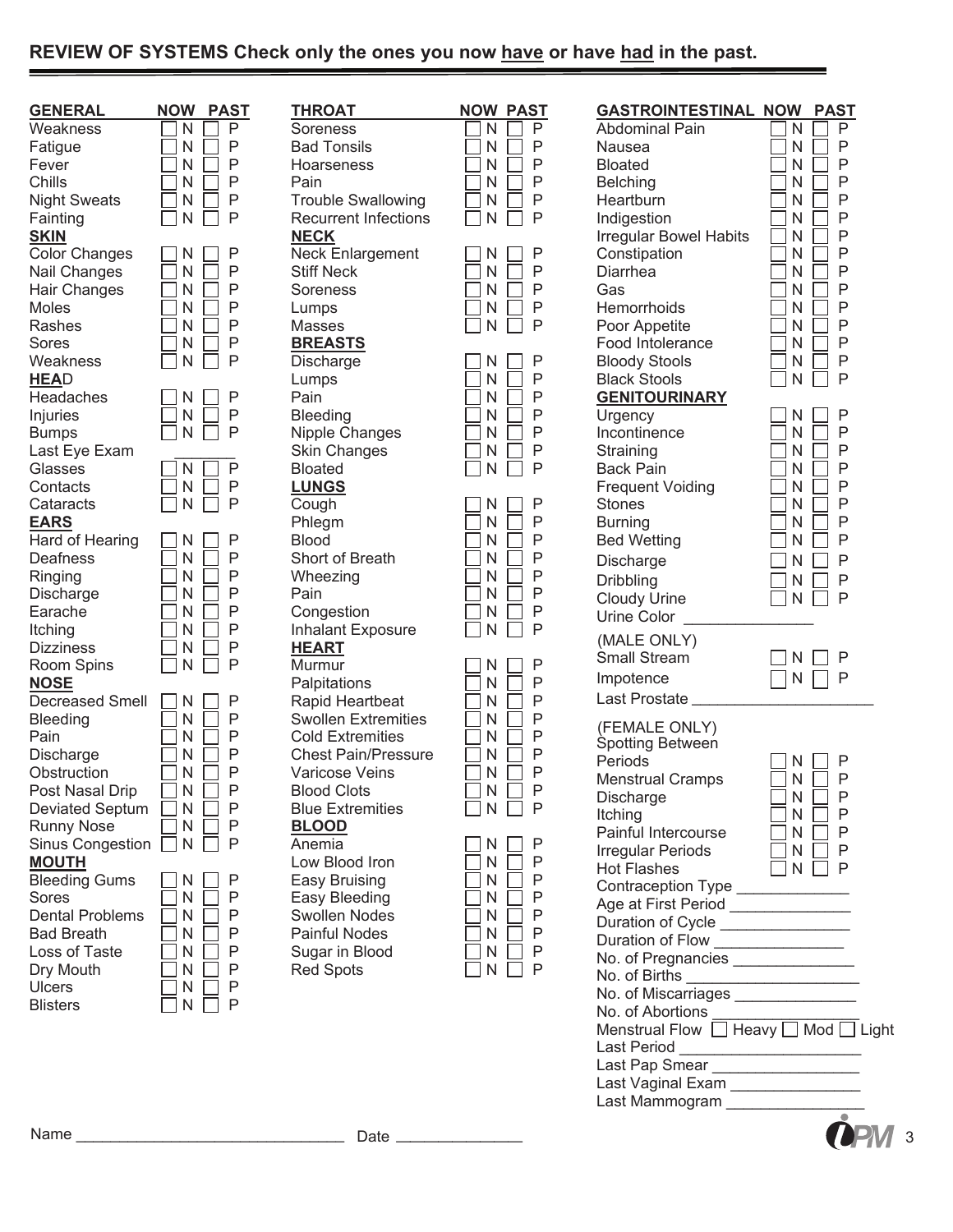| <b>NEUROLOGIC</b><br><b>NOW</b><br><b>PAST</b> | <b>PSYCHIATRIC</b>                                                  | <b>NOW PAST</b> |                          | <b>MUSCULOSKELETAL</b>  |                               | <b>NOW PAST</b>   |
|------------------------------------------------|---------------------------------------------------------------------|-----------------|--------------------------|-------------------------|-------------------------------|-------------------|
| P<br>N<br><b>Seizures</b>                      | Hyperventilation                                                    | N               | P                        | Muscle Pain             |                               | N<br>$\mathsf{P}$ |
| Ρ<br>N<br>Vertigo                              | Insecurity                                                          | Ν               | P                        | <b>Muscle Weakness</b>  |                               | P<br>N            |
| Ρ<br>N<br><b>Dizziness</b>                     | Depression                                                          | Ν               | P                        | <b>Muscle Cramps</b>    |                               | Ρ<br>N            |
| <b>Hand Trembling</b><br>N<br>Ρ                | <b>Troubled Sleep</b>                                               | N               | P                        | <b>Muscle Twitching</b> |                               | Ρ<br>N            |
| Loss of Sensation<br>P<br>N                    | Irritable                                                           | N               | P                        | <b>Joint Stiffness</b>  |                               | P<br>N            |
| N<br>Ρ<br>Incoordination                       | Undecidedness                                                       | N               | P                        | Joint Pain              |                               | P<br>N            |
| Ρ<br>Loss of Facial<br>N                       | Timid                                                               | N               | P                        |                         |                               |                   |
| Ρ<br>${\sf N}$<br><b>Weak Grip</b>             | Hallucinations                                                      | N               | P                        |                         |                               |                   |
| Ρ<br>Paralysis<br>N                            | Loss of Memory                                                      | N               | P                        |                         |                               |                   |
| Ρ<br><b>Difficulty Speech</b><br>N             | Alcoholism                                                          | N               | P                        |                         |                               |                   |
| Ρ<br>Tingling<br>N                             | Drug Addiction                                                      | N               | P                        |                         |                               |                   |
| Loss of Memory<br>Ρ<br>N                       | Drug Dependent                                                      | N               | Ρ                        |                         |                               |                   |
| P<br><b>Numbness</b><br>N                      | <b>Suicidal Thoughts</b>                                            | N               | P                        |                         |                               |                   |
|                                                | <b>Extreme Worry</b>                                                | N               | P                        |                         |                               |                   |
| <b>ENDOCRINE</b>                               | <b>Sexual Problems</b>                                              | N               | P                        |                         |                               |                   |
| <b>Weight Loss</b><br>P<br>N                   |                                                                     |                 |                          |                         |                               |                   |
| ${\sf N}$<br>Ρ<br><b>Weight Gain</b>           | PAST MEDICAL HISTORY. Check only the ones you have had in the past. |                 |                          |                         |                               |                   |
| $\mathsf{N}$<br>Ρ<br><b>Extremely Thin</b>     | Hay Fever                                                           | Y               | Parasites                |                         | Y.                            |                   |
| N<br>Ρ<br>Heat Intolerance                     | <b>Mumps</b>                                                        | Υ               | Epilepsy                 |                         | Y                             |                   |
| N<br>Ρ<br>Cold Intolerance                     | <b>Rheumatic Fever</b>                                              | Y               | Paralysis                |                         | Υ                             |                   |
| Ρ<br>Hair Changes<br>N                         | Allergies                                                           | Υ               | Polio                    |                         | Y                             |                   |
| P<br><b>Breast Changes</b><br>N                | Angina                                                              | Y               | <b>Mental Illness</b>    |                         | Y                             |                   |
|                                                | Cancer                                                              | Y               | Alcoholism               |                         | Y                             |                   |
| <b>IMMUNIZATION/VACCINATION</b>                | Tumor                                                               | Y               | Depression               |                         | Y                             |                   |
| <b>DPT</b><br>Y.                               | <b>Blood Disease</b>                                                | Υ               |                          | Nervous Breakdown       | Υ                             |                   |
| <b>Mumps</b><br>Y                              | Leukemia                                                            | Y               | Migraine                 |                         | Y                             |                   |
| Smallpox<br>Y                                  | <b>Heart Trouble</b>                                                | Υ               | Gout                     |                         | Y                             |                   |
| Typhoid<br>Y                                   | Varicose Veins                                                      | Υ               | Hemorrhoids              |                         | Y                             |                   |
| Υ<br><b>Tetanus</b>                            | <b>Phlebitis</b>                                                    | Υ               | <b>Prostate Problems</b> |                         | Y                             |                   |
| Υ<br>Measles                                   | Hypertension                                                        | Υ               | <b>Sexual Problems</b>   |                         | Y                             |                   |
| Y<br>Pneumococcal                              | <b>Stroke</b>                                                       | Y               | Gonorrhea                |                         | Y                             |                   |
| Y<br>Influenza                                 | <b>Ulcers</b>                                                       | Y               | Syphilis                 |                         | Y                             |                   |
| Υ<br>Polio                                     | Jaundice                                                            | Y               | <b>Diabetes</b>          |                         | Y                             |                   |
| YΓ<br><b>MMR</b>                               | <b>Skin Trouble</b>                                                 | Y.              | <b>Bladder Trouble</b>   |                         | Y                             |                   |
|                                                | Gallstones                                                          | Y               | <b>Kidney Stones</b>     |                         | Y                             |                   |
| <b>BLOOD TYPE</b>                              | Liver Trouble                                                       | Y               | Kidney Infections        |                         | Y                             |                   |
| A +<br>A -                                     | <b>Hepatitis</b>                                                    | Y               | <b>Dysentery</b>         |                         | Y                             |                   |
| $B -$<br>$B +$                                 |                                                                     |                 |                          |                         |                               |                   |
| $AB - \Box$<br>$AB + \Box$                     |                                                                     |                 |                          |                         |                               |                   |
| $O +$<br>$O -$                                 |                                                                     |                 |                          |                         |                               |                   |
| Other $\qquad \qquad$                          | Date of Last Chest X-Ray _____________                              |                 |                          | $\Box$ Normal           | $\Box$ Abnormal               | $\Box$ N/A        |
|                                                |                                                                     |                 |                          |                         |                               |                   |
| <b>BLOOD TRANSFUSIONS</b>                      | Last TB Skin Test ______________________                            |                 |                          |                         | $\Box$ Normal $\Box$ Abnormal | $\Box$ N/A        |
|                                                |                                                                     |                 |                          |                         |                               |                   |
|                                                |                                                                     |                 |                          |                         |                               |                   |
|                                                |                                                                     |                 |                          |                         |                               |                   |
|                                                |                                                                     |                 |                          |                         |                               |                   |
|                                                |                                                                     |                 |                          |                         |                               |                   |
|                                                |                                                                     |                 |                          |                         |                               |                   |
|                                                |                                                                     |                 |                          |                         |                               |                   |
|                                                |                                                                     |                 |                          |                         |                               |                   |

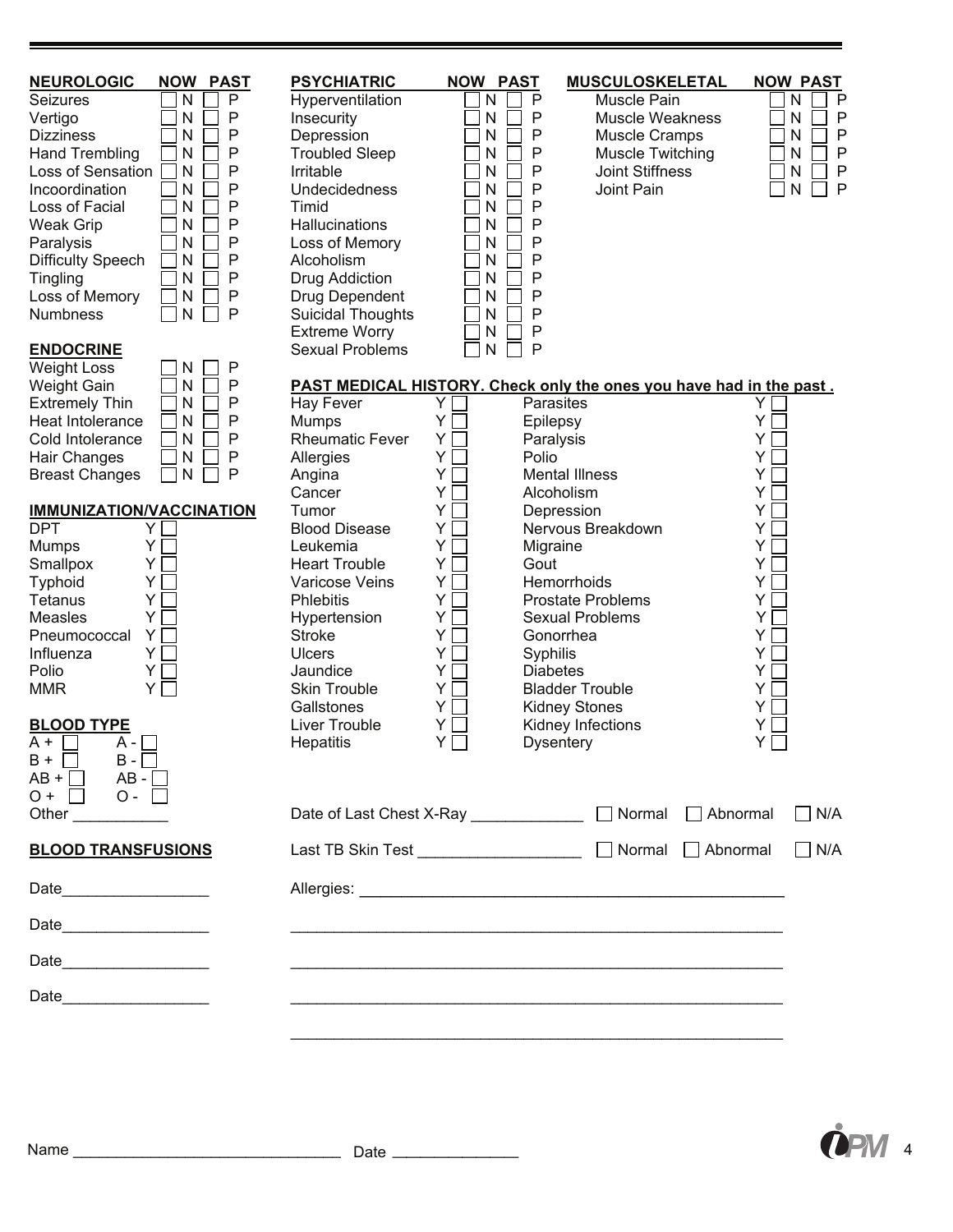### **FAMILY HISTORY List any of the diseases listed above which run in your family.**

| Relative                | Age if Living | Age at Death Cause of Death | State of Health | Illnesses |
|-------------------------|---------------|-----------------------------|-----------------|-----------|
| Father                  |               |                             |                 |           |
| Mother                  |               |                             |                 |           |
| Brother(s)              |               |                             |                 |           |
| Sister(s)               |               |                             |                 |           |
| Maternal                |               |                             |                 |           |
| Grandfather<br>Maternal |               |                             |                 |           |
| Grandmother<br>Paternal |               |                             |                 |           |
| Grandfather<br>Paternal |               |                             |                 |           |
| Grandmother             |               |                             |                 |           |
|                         |               | .                           |                 |           |

#### **SOCIAL HISTORY Check the boxes and fill in.**

|                                |                  |                     |                     | Current Weight <b>Example 2 Have you recently lost or gained weight?</b> The example example and Height |                        |
|--------------------------------|------------------|---------------------|---------------------|---------------------------------------------------------------------------------------------------------|------------------------|
|                                |                  |                     |                     | Mental Work $\Box$ Heavy $\Box$ Moderate $\Box$ Light Hours per day ___________                         |                        |
|                                |                  |                     |                     | Physical Work □ Heavy □ Moderate □ Light Hours per day ___________                                      |                        |
| Exercise                       |                  |                     |                     |                                                                                                         |                        |
| Smoking                        |                  |                     |                     | □ Current □ Previous Packs/Day ________ No. of years ______                                             |                        |
| Alcohol                        | Beer/Week        |                     | Liquor/Week _______ |                                                                                                         | Wine/Week No. of Years |
| Caffeine                       | Cups/Day _______ | No. of Years        |                     |                                                                                                         |                        |
| (Coffee, Tea, Cola)<br>Aspirin | No./Day          | No. of Years ______ |                     |                                                                                                         |                        |



**STATISTICS** ۰

 $\sim$   $\sim$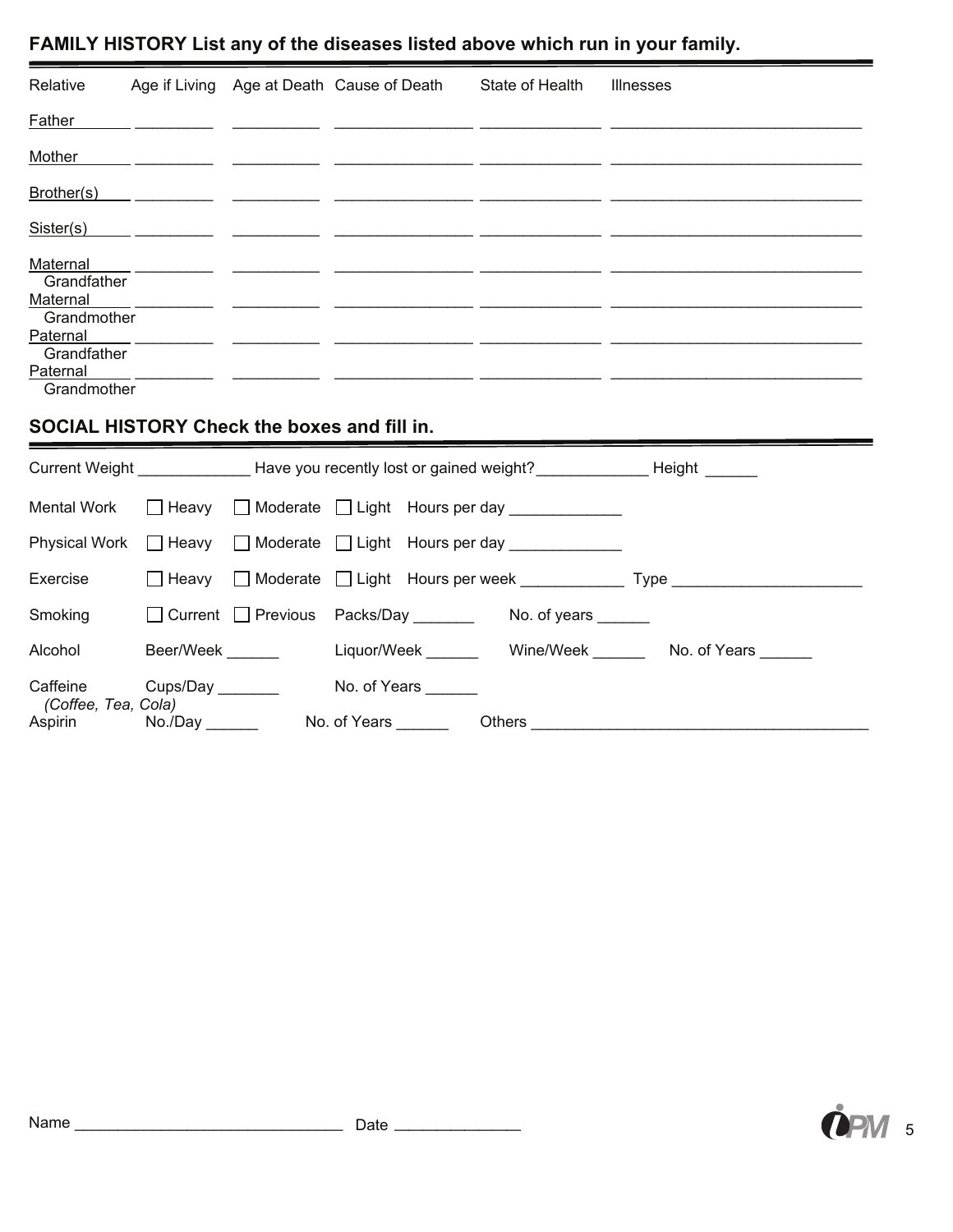

#### **OFFICE POLICIES**

Patient: The Contract of Birth: The Contract of Birth: The Contract of Birth: The Contract of Birth: The Contract of Birth: The Contract of Birth: The Contract of Birth: The Contract of Birth: The Contract of Birth: The Co

#### **Thank you for choosing us as your health care provider!**

**Financial Policy & Federal Truth-in-Lending Statement:** IPM proudly serves as a "preferred-provider" for virtually every insurance carrier, but all fees associated with rendered procedures are ultimately the patient's responsibility. Your co-payments as well as the estimated deductible and/or coinsurance portions of your bill must be paid at the time of service unless an authorized payment plan is in place. IPM accepts cash, check  $($40$  returned check fee), all major credit cards and  $$Pay.$  If we should receive payments in excess of the estimated fees, any balance owed to you will be paid via check within 30 days. Any balance 60 days old or older from the date of service will incur a monthly 2.0% finance charge. In the event your account becomes more than 30 days past due, you agree to pay all costs of collection, including but not limited to collection agency fees, reasonable attorney fees, or IPM's collection agency's reasonable attorney fees and/or court costs. You authorize the release of financially identifiable information concerning your account to IPM's attorney and/or collection agency and/or the collection agency's attorney should collection procedures as described become necessary.

I understand and agree with the above **Financial Policy**. Initials \_\_\_\_\_\_\_\_

**Appointment Cancellation Policy**: We understand that "life happens"; we hope you understand that appointments are in high demand, and your early cancellation will allow another patient, one likely in pain, access to care. To this end, we require that you cancel your appointment with us by 3:00 p.m. on the day before the appointment. If your appointment is on Monday, the cut-off time is 3:00 p.m. on Friday. If for any reason you do not provide us this notice, you agree to pay a \$25 fee for each missed appointment. You may have multiple appointments on the same day (e.g., Massage Therapy and Chiropractic). Each of these appointments is counted individually with regards to this policy.

I understand and agree with the above **Appointment Cancellation Policy**. Initials \_\_\_\_\_\_\_\_

**IPM Patient Portal**: For those who want secure, anytime access to their personal health records maintained by our office, we offer the IPM Patient Portal. This innovative system enables our patients to send staff members messages, request appointments and review their electronic health records – all with secure access wherever Internet service is available.

| Please select one of the following:<br>$\Box$ I do not wish to have my IPM Patient Portal account login information<br>$\Box$ I would like to have my IPM Patient Portal account login information |  |
|----------------------------------------------------------------------------------------------------------------------------------------------------------------------------------------------------|--|
|                                                                                                                                                                                                    |  |
| Printed Name of Responsible Party if someone other than Patient:                                                                                                                                   |  |
| Relationship to Patient: DSelf DParent DSpouse DOther:                                                                                                                                             |  |
| (2018.10.15)                                                                                                                                                                                       |  |